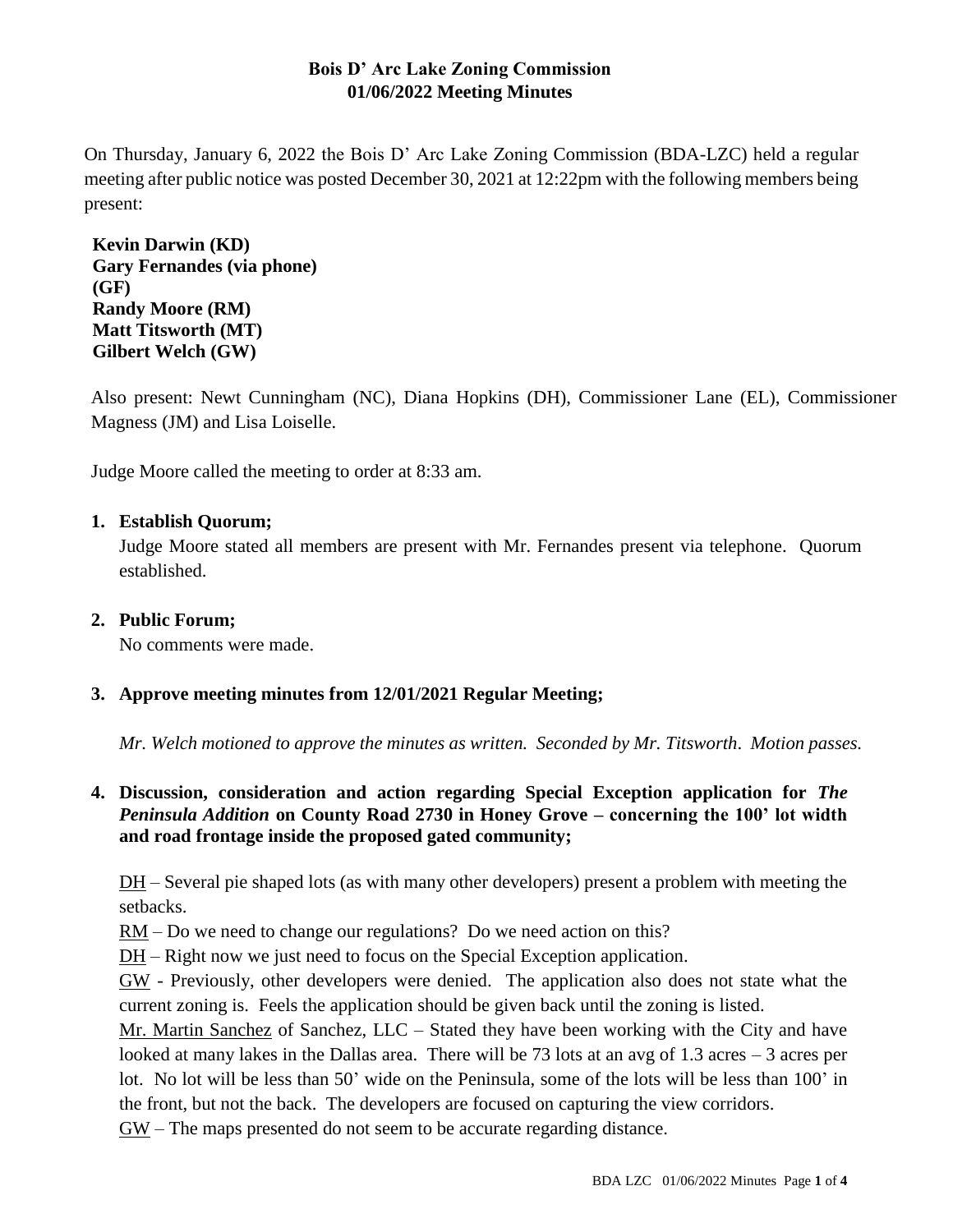Martin – At first the developer was not sure how to proceed, but decided on a Special Exception application after speaking with Di and Daniel Harrison. We can come back with paperwork for a Planned Development. However, a Planned Development opens up areas for legal challenge and can be an administrative nightmare.

GF – What would Martin expect the average home to cost?

Martin – Anticipating \$600k-\$900k

NC – There should be a formula for each lot to get equal shoreline, i.e if you take away 40' from the front, it should be added to the back.

GW – Again, we can't really make decisions if we don't know the zoning.

 $RM - It$  is always best to have a policy to follow, but how do you develop a policy when there will be so many changes needed on a case by case basis?

KD – The only concern he has is that there is not a solid lot size on the plans. A Special Exception would be like writing a blank check.

RM – Might be worth a conversation with Daniel Harrison and UTRWD to work on this and help get answers.

GW – Personally, he doesn't feel he could accept anything less than 60', we need to be fair and equitable. What about the next developer who wants the same thing but it wouldn't work as well when planned out?

GF – To assume we can set one set of rules in Planning and Zoning is unrealistic. It will have to be a case by case basis.

GW – Perhaps losing one lot would allow for the other lots to be wider.

Martin – Losing a lot does not fix the geometry of the situation. Perhaps set a % like: No more than \_\_\_% cannot follow the regulations. Maybe let us do The Peninsula at not less than 60' and a percentage.

GW – Feels it is too preliminary to set a hearing at this time.

NC – Perhaps set an entry level, and if it is below the entry level then we can look at a Special Exception?

No action at this time. It was asked that this item be placed on the next agenda.

# **5. Discussion, consideration and action regarding changes and/or amendments to the Lake Zoning Regulations – Enforcement Protocol and Letters;**

GW – Asked that from now on a map be attached to each application

Correct 1<sup>st</sup> Notice: Change please contact me to Please contact this office. Correct 2<sup>nd</sup> Notice: "will be an open meeting" instead of "can be".

*Mr. Darwin motioned to approve the step by step protocol for violations and letters with changes and submit to Commissioners Court for approval. Seconded by Mr. Titsworth. Motion passes.*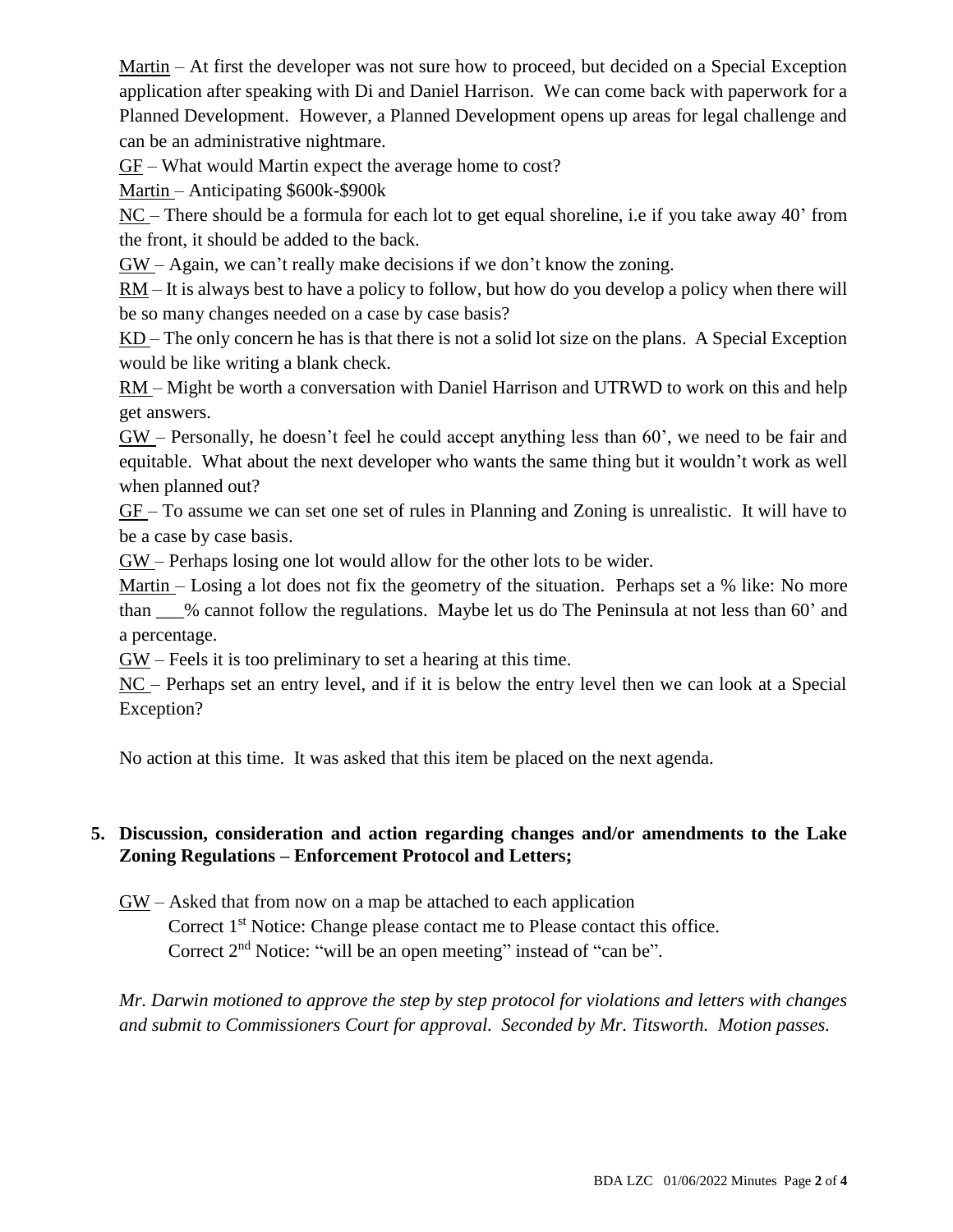# **6. Discussion, consideration and action regarding changes and/or amendments to the Lake Zoning Regulations – Masonry Language;**

*Mr. Welch motioned to approve the change in masonry language and submit to Commissioners Court for approval. Seconded by Mr. Darwin. Motion passes.*

# **7. Discussion, consideration and action regarding changes and/or amendments to the Lake Zoning Regulations – Wrecking and Salvage Yards;**

*Mr. Welch motioned to approve removing wrecking/salvage yard language from the Regulations, to prohibit them in the lake zoning area and to submit to Commissioners Court for approval. Seconded by Mr. Titsworth. Motion passes.*

### **8. Discussion, consideration and action regarding changes and/or modifications by landowners;**

No changes or modifications to discuss.

## **9. Discussion, consideration and action to set a public hearing on February 3, 2022 to hear comments regarding a Change in Zoning application – Property ID# 83091, from A&R, Agriculture to RE, Rural Estate Single-Family District;**

DH – Mr. Montgomery is unable to meet the setbacks for Agricultural, so he wishes to change to the zoning to Residential.

GW – His application doesn't show what he wants the zoning changed to and that is needed. This needs to be added to the application format. Perhaps low density would be better.

DH – The problem is that for these properties that are just one acre in Ag, there is no way to meet the setbacks. What is the way forward for these properties? She feels the best idea would be to make areas that are one acre residential.

GW /RM – Will move forward with the hearing and Ms. Hopkins will speak with the owner for clarity on what he wants to do regarding the zoning.

*Mr. Welch motioned to set a Public Hearing on Feb. 3, 2022 at 8:20 am to hear changes to change the zoning from A&R, Agriculture to RE, Residential or LD, Low Density. Seconded by Mr. Fernandes. Motion passes.*

### **10. Set next BDALZC meeting and/or hearing dates;**

*Mr. Welch motioned to set the next BDALZC meeting for either Jan. 27th or Feb. 3rd at 8:30 am. The date will depend on Mr. Daniel Harrison's schedule. Seconded by Mr. Darwin. Motion passes*. (Update: Meeting WILL be held on Feb. 3rd)

### **11. Adjourn.**

*Mr. Welch motioned to adjourn. Seconded by Mr. Darwin. Motion passes*.

### **Meeting adjourned at 10:09 a.m**.